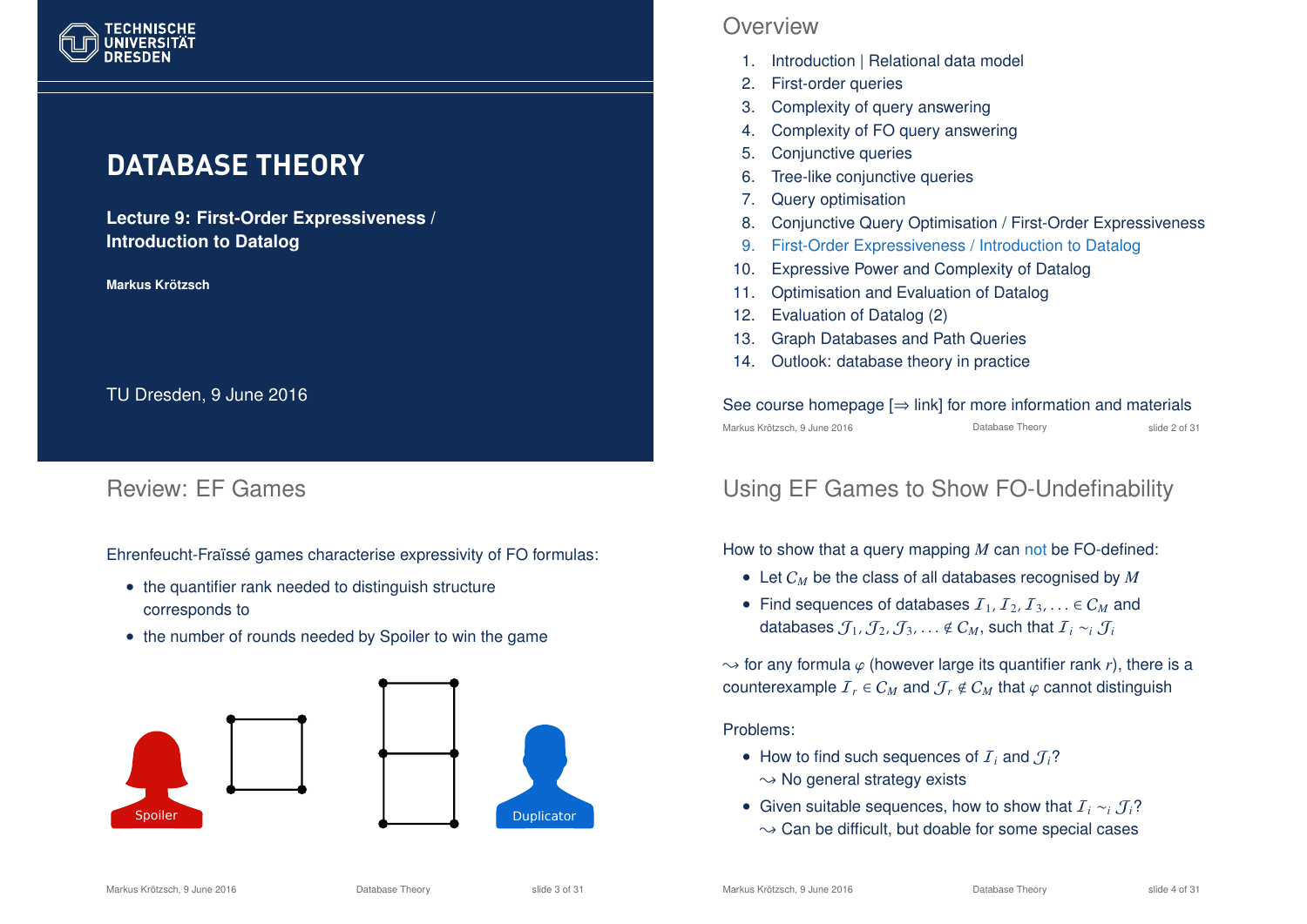### Expressiveness on Linear Orders

Let's look at some very simple structures:

#### **Definition**

A structure  $I$  is a linear order if it has a single binary predicate  $\leq$ interpreted as a total, transitive, reflexive and asymmetric relation.

#### Example:

 $\mathcal{L}_6$ :  $1 \le 2 \le 3 \le 4 \le 5 \le 6$  $L_7$ : 1 < 2 < 3 < 4 < 5 < 6 < 7

Spoiler can win the 3-round EF game:

Spoiler plays 4 in  $\mathcal{L}_7$ Duplicator plays 4 in  $\mathcal{L}_6$ : Spoiler plays 6 in  $\mathcal{L}_7$ Duplicator plays 5 in  $\mathcal{L}_6$ : Spoiler plays 5 in  $\mathcal{L}_7$  and wins Duplicator plays 6 in  $\mathcal{L}_6$ : Spoiler plays 7 in  $\mathcal{L}_7$  and wins Duplicator plays 3 in  $\mathcal{L}_6$ : symmetric game (flipped horizontally)

Markus Krötzsch, 9 June 2016 Database Theory slide 5 of 31

# EF Games and Linear Orders

#### Theorem

The following are equivalent:

- L*<sup>m</sup>* ∼*<sup>r</sup>* L*<sup>n</sup>*
- either (1)  $m = n$ , or (2)  $m \ge 2^r 1$  and  $n \ge 2^r 1$

#### Proof: see board

### Expressiveness on Linear Orders

Let's look at some very simple structures:

#### **Definition**

A structure  $I$  is a linear order if it has a single binary predicate  $\leq$ interpreted as a total, transitive, reflexive and asymmetric relation.

### Example:  $\mathcal{L}_7: 1 \le 2 \le 3 \le 4 \le 5 \le 6 \le 7$  $\mathcal{L}_8$ :  $1 \le 2 \le 3 \le 4 \le 5 \le 6 \le 7 \le 8$

Spoiler cannot win the 3-round EF game:

Spoiler plays 4 in  $\mathcal{L}_8$ : Duplicator plays 4 in  $\mathcal{L}_7$ Spoiler plays 6 in  $\mathcal{L}_8$ : Duplicator plays 6 in  $\mathcal{L}_7$ ; spoiler cannot win Spoiler plays 7 in  $\mathcal{L}_8$ : Duplicator plays 6 in  $\mathcal{L}_7$ ; spoiler cannot win Other cases similar: Spoiler never wins

Markus Krötzsch, 9 June 2016 **Database Theory** Slide 6 of 31

# FO-Definability of PARITY

#### Theorem

PARITY is not FO-definable for linear orders, hence it is not FO-definable for arbitrary databases.

#### Proof:

- Suppose for a contradiction that PARITY is FO-definable by some query  $\varphi$ .
- Let *r* be the quantifier rank of  $\varphi$ .
- Consider databases  $\mathcal{L}_m$  and  $\mathcal{L}_n$  with  $m = 2^r$  and  $n = 2^r + 1$ .
- We know that  $\mathcal{L}_m \sim_r \mathcal{L}_n$ , and therefore  $\mathcal{L}_m \equiv_r \mathcal{L}_n$ .
- Hence,  $\mathcal{L}_m \models \varphi$  if and only if  $\mathcal{L}_n \models \varphi$ .
- But  $\mathcal{L}_m$   $\in$  PARITY while  $\mathcal{L}_n \notin$  PARITY.
- Therefore,  $\varphi$  does not FO-define PARITY. Contradiction.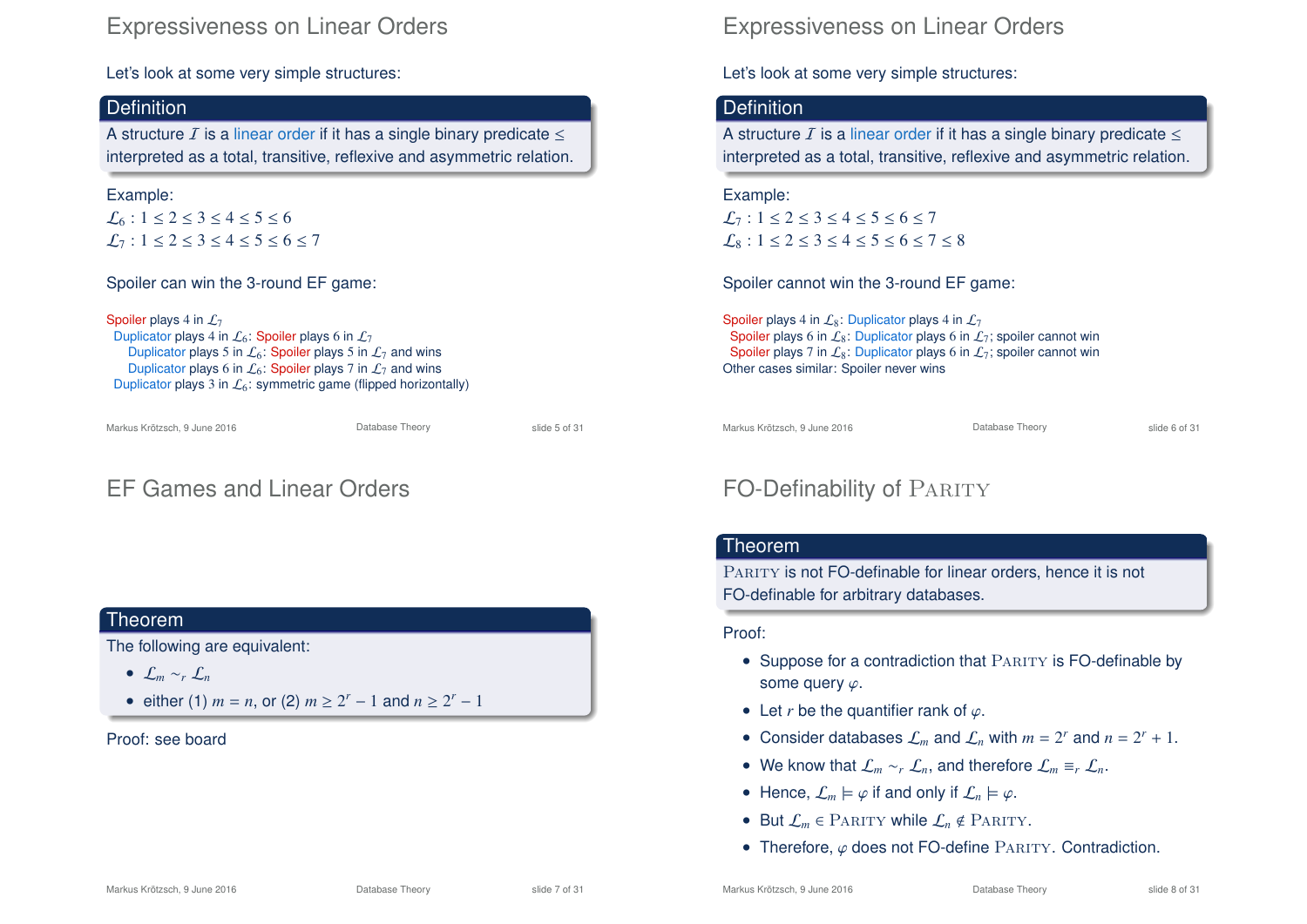## FO-Definability of CONNECTIVITY

The CONNECTIVITY problem over finite graphs is as follows:

- Input: A finite graph (relational structure with one binary relation "edge")
- Output: "true" if there is an (undirected) path between any pair of vertices

### Theorem

#### CONNECTIVITY is not FO-definable.

Proof:

- $\bullet$  Suppose for a contradiction that  $\text{ConvECTIVITY}$  is FO-definable using a query  $\varphi$ .
- We show that this would make PARITY FO-definable on linear orders.
- For a linear order  $L$  with order predicate  $\leq$ , we define a finite graph  $G(\mathcal{L})$  over a binary predicate "edge" such that  $G(\mathcal{L})$  is connected if and only if  $\mathcal L$  has an even number of elements.<br>Krötzsch, 9 June 2016

Markus Krötzsch, 9 June 2016

## Illustration: Graphs From Linear Orders



# Defining a Graph From a Linear Order

We use abbreviations for the following FO formulas:

| $succ[x, y] = (x \le y) \land \neg(y \le x) \land$                                        | $y$ is the successor of $x$ |
|-------------------------------------------------------------------------------------------|-----------------------------|
| $\forall z.(z \leq x \vee y \leq z)$                                                      |                             |
| $min[x] = \forall z.x \leq z$                                                             | $x$ is the first element    |
| $max[x] = \forall z.z \leq x$                                                             | $x$ is the last element     |
| $succ^{\circ}[x, y]$ = succ $[x, y] \vee (max[x] \wedge min[y])$ circular version of succ |                             |
|                                                                                           |                             |

We now define the formula  $\psi$  that derives edges from a linear order:

$$
\forall x, y.\mathsf{edge}(x, y) \leftrightarrow \exists z.\mathsf{succ}^{\circ}[x, z] \land \mathsf{succ}^{\circ}[z, y]
$$

Markus Krötzsch, 9 June 2016 **Database Theory** Slide 10 of 31

# Completing the Proof

#### Observation:

The graph  $G(\mathcal{L})$  is connected if and only if  $\mathcal L$  has odd parity.

Therefore, if  $\varphi$  FO-defines CONNECTIVITY on graphs with predicate edge, then  $\neg(\varphi \land \psi)$  FO-defines PARITY on linear orders.

Since PARITY is not FO-definable, no such  $\varphi$  can exist.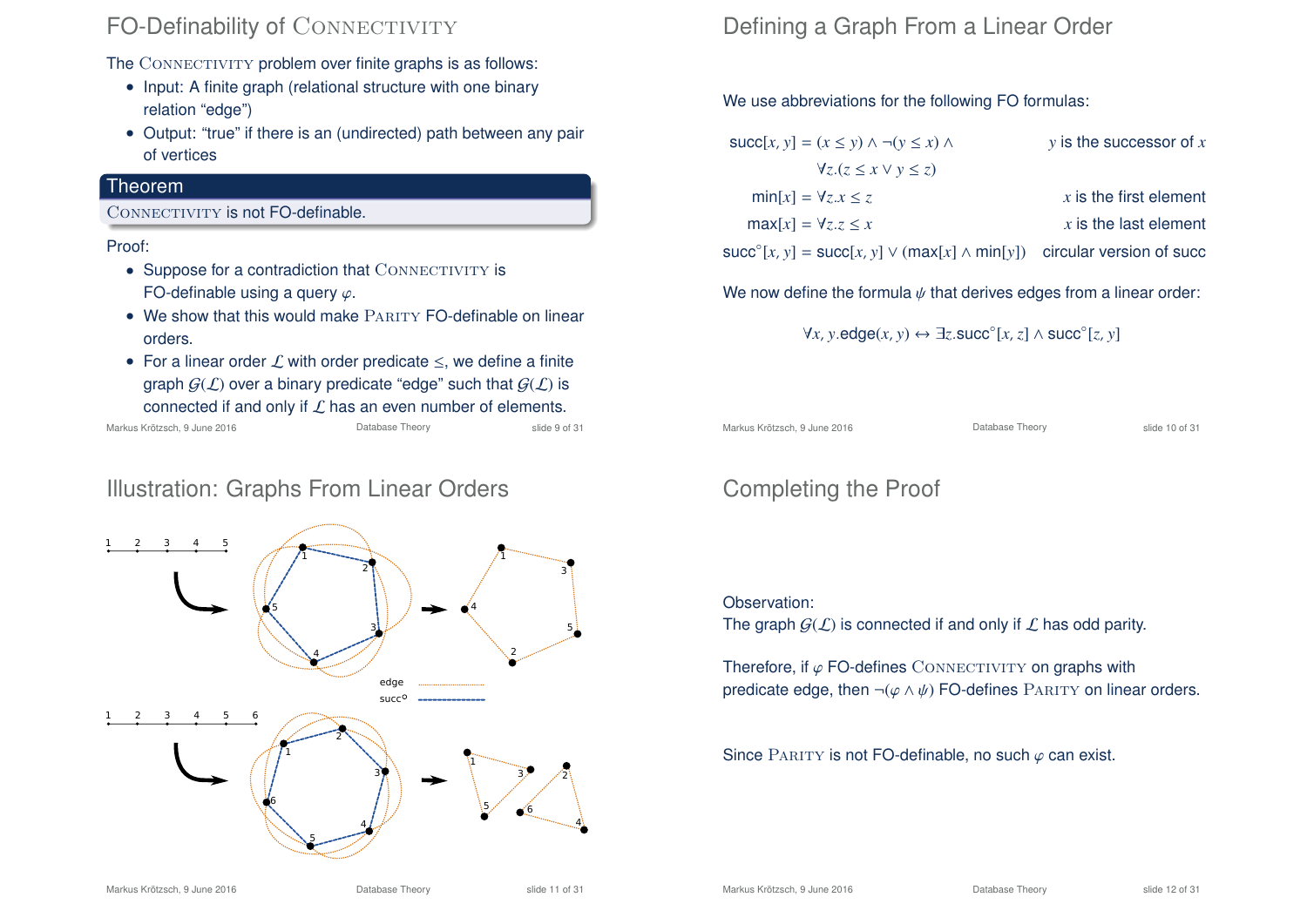### Beyond Linear Orders: Locality

Intuition: Duplicator can win an EF game if selected nodes have the same "neighbourhood"

 $\rightarrow$  let's define this for graphs (structures with binary predicates)

### **Definition**

Consider a graph G. For a natural number  $d \geq 0$  and a vertex  $v$ , the *d*-neighbourhood of *v*, *N*(*v*, *d*), is defined inductively:

- $N(v, 0) = \{v\}$
- $N(v, d + 1) = N(v, d)$

 $\{w \mid w \text{ is a direct neighbour of some } w' \in N(v, d)\}$ 

Two vertices *v* and *w* have the same *d*-type if the subgraphs  $G|_{N(v,d)}$ and  $G|_{N(w,d)}$  are isomorphic.

Two graphs are *d*-equivalent if, for every *d*-type, they have the same number of *d*-neighbourhoods of this type.

Markus Krötzsch, 9 June 2016 Database Theory slide 13 of 31

# CONNECTIVITY is not FO-definable (Proof 2)



- the only  $d$ -type is a path of  $2d + 1$  nodes
- $I_d$  and  $J_d$  are *d*-equivalent

# Locality and FO-definability

A special case of Gaifman's Locality Theorem of first-order logic:

### Theorem

For every integer  $r \geq 1$ :

- if  $\mathcal{G}_1$  is 3<sup>r-1</sup>-equivalent to  $\mathcal{G}_2$
- then  $G_1 \sim r G_2$ , and thus  $G_1 \equiv r G_2$

 $\rightarrow$  Intuition: FO can only express local properties

How to show that a query mapping *M* can not be FO-defined:

- Let C*<sup>M</sup>* be the class of all databases recognised by *M*
- Find sequences of graphs  $I_1, I_2, I_3, \ldots \in C_M$  and graphs  $\mathcal{J}_1$  ,  $\mathcal{J}_2$  ,  $\mathcal{J}_3$  ,  $\ldots$   $\notin$   $C_M$  , such that  ${\mathcal{I}}_i$  is *i*-equivalent to  $\mathcal{J}_i$

 $\rightarrow$  for any formula  $\varphi$  (however large its quantifier rank *r*), there is a  $\mathsf{counterexample}\;I_{3^{r-1}}\in \mathcal{C}_M$  and  $\mathcal{J}_{3^{r-1}}\notin \mathcal{C}_M$  that  $\varphi$  cannot distinguish Markus Krötzsch, 9 June 2016 **Database Theory** Slide 14 of 31

# 2-Colourability



- the only  $d$ -type is a path of  $2d + 1$  nodes
- $I_d$  and  $J_d$  are *d*-equivalent

Markus Krötzsch, 9 June 2016 Database Theory slide 16 of 31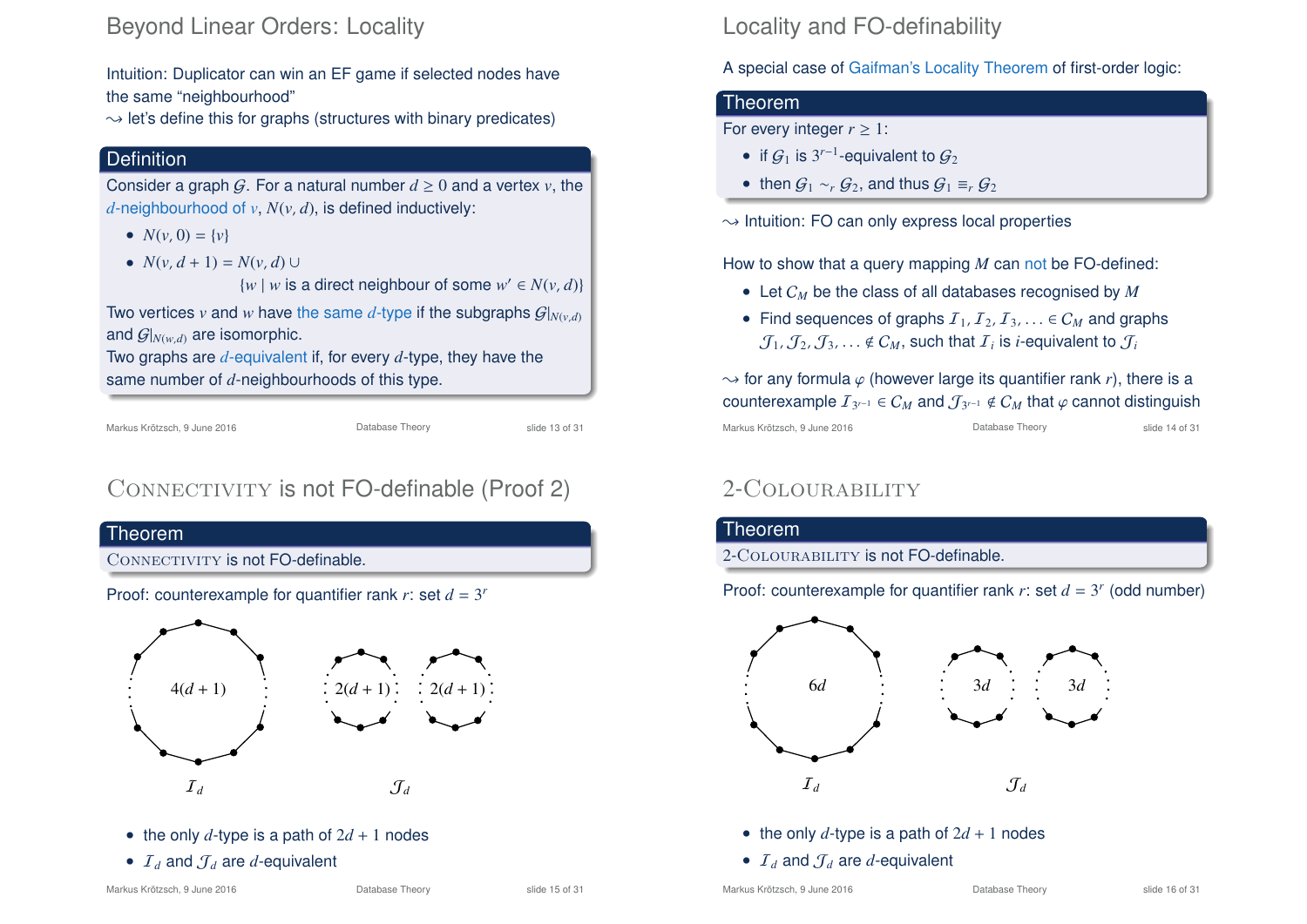### **ACYCLICITY**



•  $I_d$  and  $J_d$  are *d*-equivalent

Markus Krötzsch, 9 June 2016 **Database Theory** Slide 17 of 31

# Introduction to Datalog

## Summary: Limits of FO-Queries

FO queries (and hence Relational Calculus) cannot express properties that require a "global" view:

- properties where one needs to follow paths
- properties where one needs to count elements

Remember Lecture 1?

"Stops at distance 2 from Helmholtzstr."

 $R_2 = \delta_{\text{To}\rightarrow\text{From}}(\pi_{\text{To}}(\text{Connect} \Join R_1))$ 

What about all stops reachable from Helmholtzstr.?

 $\rightarrow$  Not expressible in Relational Calculus

Yet, all examples we saw are in P

 $\rightarrow$  Is there another query language that could help us? Markus Krötzsch, 9 June 2016 Database Theory slide 18 of 31

### Introduction to Datalog

Datalog introduces recursion into database queries

- Use deterministic rules to derive new information from given facts
- Inspired by logic programming (Prolog)
- However, no function symbols and no negation
- Studied in AI (knowledge representation) and in databases (query language)

Example: transitive closure *C* of a binary relation *r*

 $C(x, y) \leftarrow r(x, y)$  $C(x, z) \leftarrow C(x, y) \wedge r(y, z)$ 

#### Intuition:

- some facts of the form  $r(x, y)$  are given as input, and the rules derive new conclusions *C*(*x*, *y*)
- variables range over all possible values (implicit universal quantifier)

Markus Krötzsch, 9 June 2016 Database Theory slide 20 of 31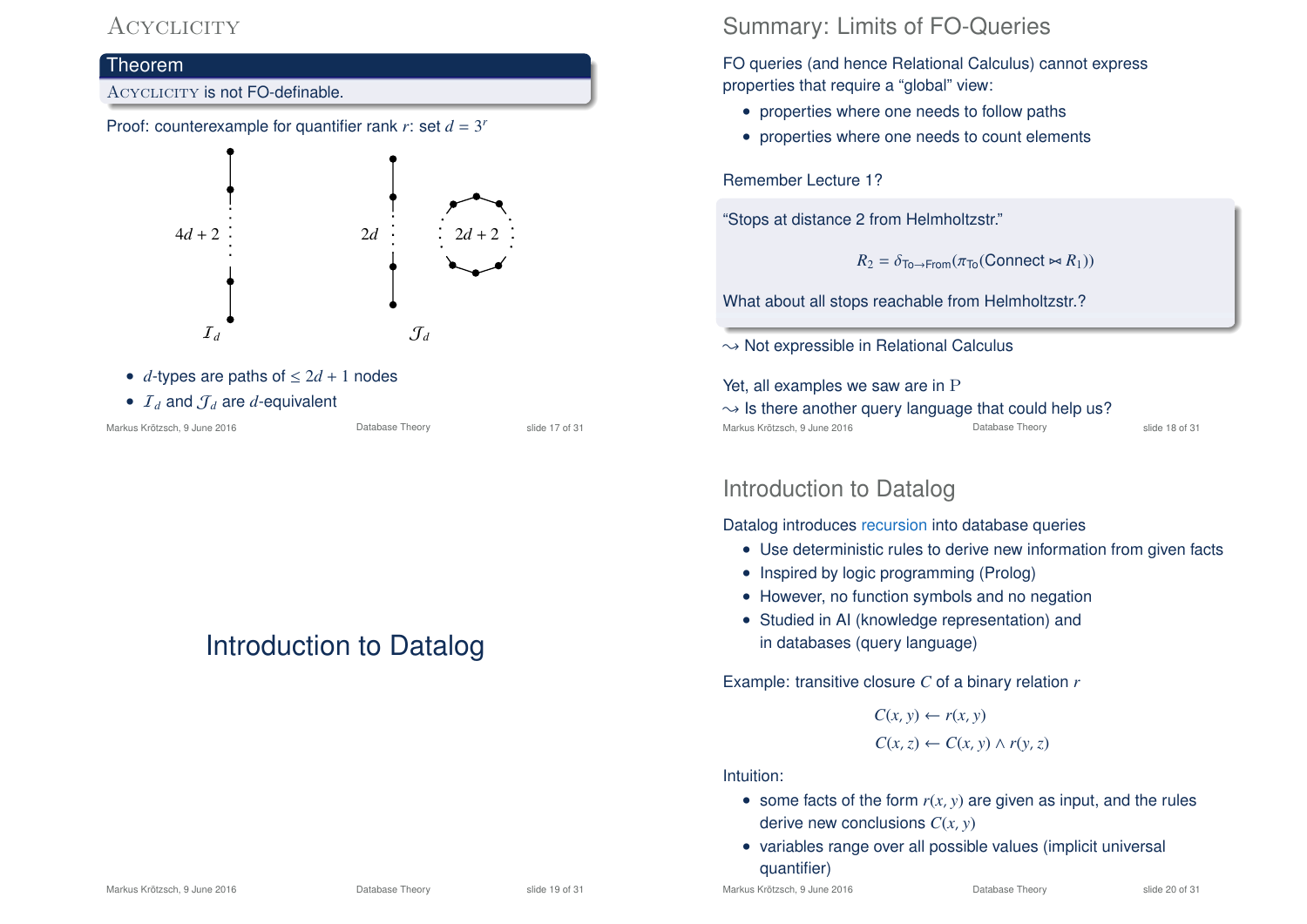## Syntax of Datalog

Recall: A term is a constant or a variable. An atom is a formula of the form  $R(t_1, \ldots, t_n)$  with  $R$  a predicate symbol (or relation) of arity *n*, and  $t_1, \ldots, t_n$  terms.

### **Definition**

A Datalog rule is an expression of the form:

 $H \leftarrow B_1 \wedge \ldots \wedge B_m$ 

where *H* and  $B_1, \ldots, B_m$  are atoms. *H* is called the head or conclusion;  $B_1 \wedge \ldots \wedge B_m$  is called the body or premise. A rule with empty body  $(m = 0)$  is called a fact. A ground rule is one without variables (i.e., all terms are constants).

A set of Datalog rules is a Datalog program.

Markus Krötzsch, 9 June 2016 Database Theory slide 21 of 31

# Datalog Semantics by Deduction

What does a Datalog program express? Usually we are interested in entailed ground atoms

What can be entailed? Informally:

- Restrict to set of constants that occur in program (finite)  $\rightsquigarrow$  universe  $\mathcal U$
- Variables can represent arbitrary constants from this set  $\rightarrow$  ground substitutions map variables to constants
- A rule can be applied if its body is satisfied for some ground substitution

Example: rule Parent $(x, y) \leftarrow \text{mother}(x, y)$  can be applied to mother(alice, carla) under substitution  $\{x \mapsto \text{alice}, y \mapsto \text{carla}\}\$ 

• If a rule is applicable under some ground substitution, then the according instance of the rule head is entailed.

# Datalog: Example

```
father(alice, bob)
  mother(alice, carla)
  mother(evan, carla)
   father(carla, david)
           Parent(x, y) \leftarrow father(x, y)Parent(x, y) \leftarrow mother(x, y)\text{Ancestor}(x, y) \leftarrow \text{Parent}(x, y)Ancestor(x, z) ← Parent(x, y) ∧ Ancestor(y, z)
SameGeneration(x, x)
SameGeneration(x, y) ← Parent(x, y) ∧ Parent(y, w) ∧ SameGeneration(y, w)
```
Markus Krötzsch, 9 June 2016 **Database Theory** Slide 22 of 31

# Datalog Semantics by Deduction (2)

#### An inductive definition of what can be derived:

### **Definition**

Consider a Datalog program *P*. The set of ground atoms that can be derived from *P* is the smallest set of atoms *A* for which there is a rule  $H \leftarrow B_1 \wedge \ldots \wedge B_n$  and a ground substitution  $\theta$  such that

- $A = H\theta$ , and
- for each  $i \in \{1, \ldots, n\}, B_i \theta$  can be derived from P.

#### Notes:

- $\bullet$   $n = 0$  for ground facts, so they can always be derived (induction base)
- if variables in the head do not occur in the body, they can be any constant from the universe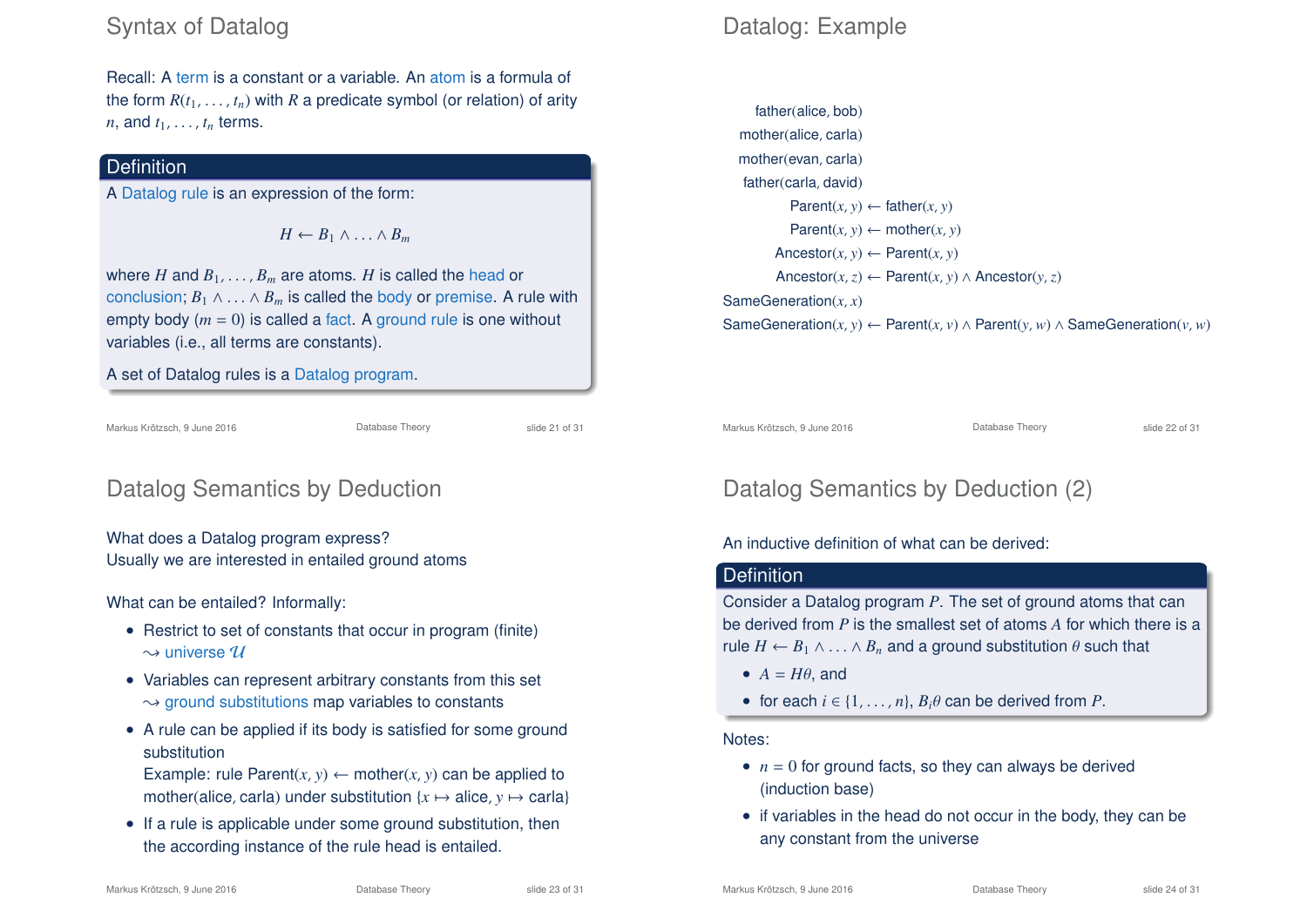## Datalog Deductions as Proof Trees

#### We can think of deductions as tree structures:



### Datalog Semantics by Least Model

We can also read Datalog rules as universally quantified implications

Example: Ancestor(*x*,*z*) ← Parent(*x*, *y*) ∧ Ancestor(*y*, *z*) corresponds to implication

∀*x*, *y*,*z*.Parent(*x*, *y*) ∧ Ancestor(*y*,*z*) → Ancestor(*x*,*z*).

A set of FO implications may have many models  $\rightarrow$  consider least model over the domain defined by the universe

#### Theorem

A fact is entailed by the least model of a Datalog program if and only if it can be derived from the Datalog program.

### Datalog Semantics by Least Fixed Point

Instead of using substitutions, we can also ground programs:

#### **Definition**

The grounding ground(*P*) of a Datalog program *P* is the set of all ground rules that can be obtained from rules in *P* by uniformly replacing variables with constants from the universe.

Derivations are described by the immediate consequence operator  $T_P$  that maps sets of ground facts *I* to sets of ground facts  $T_P(I)$ :

- $T_P(I) = \{H \mid H \leftarrow B_1 \land \ldots \land B_n \in \text{ground}(P) \text{ and } B_1, \ldots, B_n \in I\}$
- Least fixed point of  $T<sub>P</sub>$ : smallest set *L* such that  $T<sub>P</sub>(L) = L$
- Bottom-up computation:  $T_p^0 = \emptyset$  and  $T_p^{i+1} = T_p(T_p^i)$
- The least fixed point of  $T_P$  is  $T_P^{\infty} = \bigcup_{i \geq 0} T_P^i$  (exercise)

Observation: Ground atom  $A$  is derived from  $P$  if and only if  $A \in T_P^\infty$ 

Markus Krötzsch, 9 June 2016 **Database Theory** Slide 26 of 31

### Datalog Semantics: Overview

There three equivalent ways of defining Datalog semantics:

- Proof-theoretic: What can be proven deductively?
- Operational: What can be computed bottom up?
- Model-theoretic: What is true in the least model?

In each case, we restrict to the universe of given constants.  $\rightarrow$  similar to active domain semantics in databases